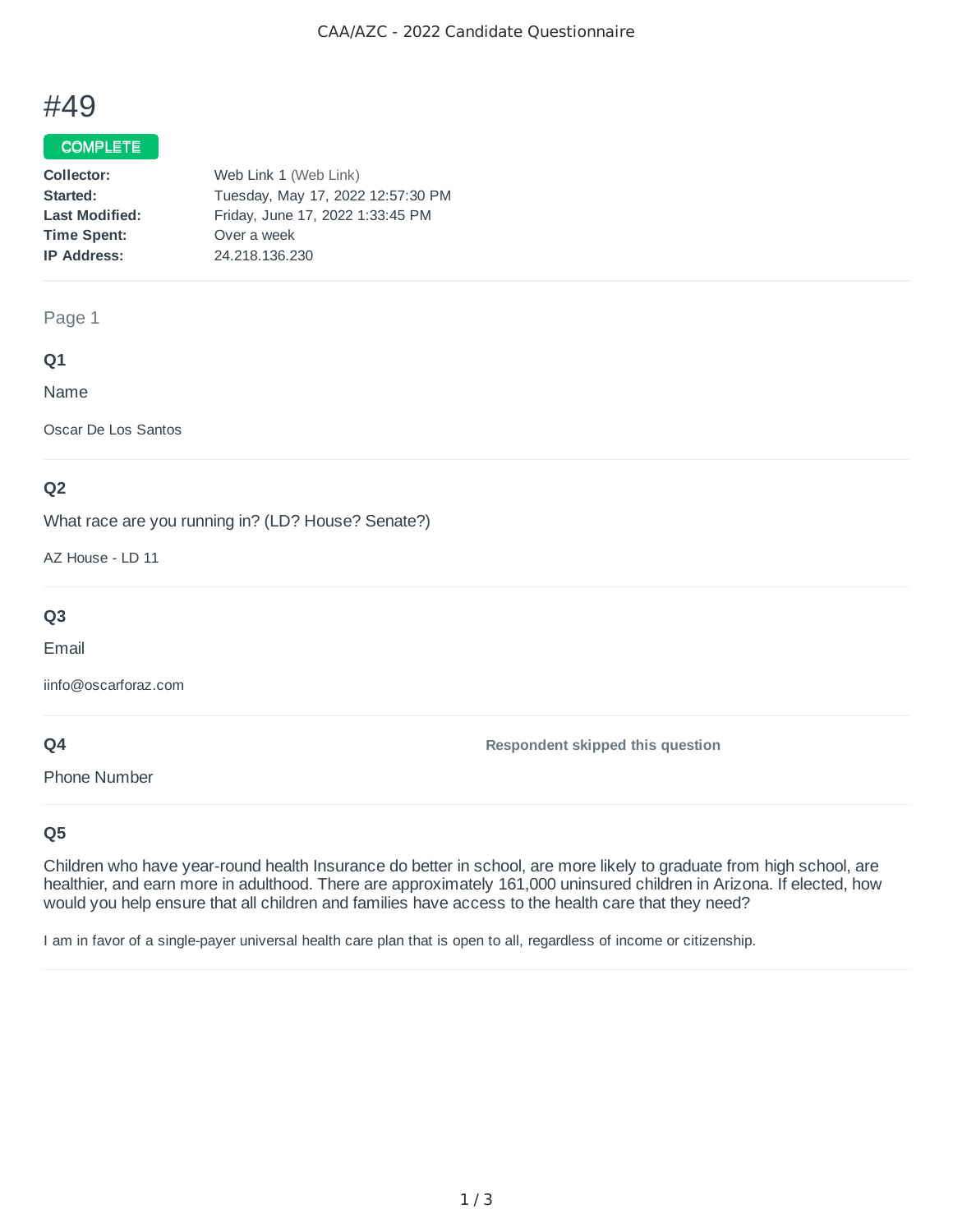## **Q6**

We know that a child's earliest years, birth to age 8, are the most important for the development of their brains. Highquality early childhood experiences can enhance that development. How can the state take a role in helping parents give their children the best start in life?

To help parents give their children the best start in life, I would support: A paid family leave program; universal, free, full-day preschool and kinder; enhanced SNAP and TANF benefits; increases in the minimum wage to reduce poverty; universal healthcare to ensure children get the care they need; and more.

## **Q7**

Many families in Arizona are struggling. Housing is becoming increasingly unaffordable, nearly one in four children live in poverty, and resources that used to be available to help families are no longer there. Research shows that when access to safety net resources are low, foster care populations are high. What is your plan to help children and families get the resources and services they need to keep them out of the child welfare system?

I am in favor of a suite of economic policies to help struggling Arizona families. Such policies include: a statewide rent stabilization law; reversing preemptive zoning laws that disallow multifamily units; increasing SNAP and TANF benefits; creating a universal healthcare system to alleviate the cost of skyrocketing health insurance; simplify the benefit application process; ease income and asset eligibility standards so families aren't penalized for work;

#### **Q8**

Arizona has been among the bottom states in per pupil K-12 funding for the past decade which has resulted in severe challenges including teacher shortages, crowded classrooms, and insufficient student support services. How will you ensure that students in every neighborhood have access to quality, well-funded education in Arizona

ntroducing legislation to create universal, full-day preschool and kindergarten in Arizona; Appropriating tens of millions of dollars to ensure every public school is staffed by a social worker, counselor, librarian, and nurse; Increasing revenue to ensure all public school teacher salaries start at at least \$65,000 per year plus fully-paid benefits; Abolishing tuition for Arizona community colleges and public universities; Fully funding public schools in order to decrease class sizes; Restore funding for the arts, music, sports, and other extracurriculars; Expanding supports for special education students; Ensuring every student--especially students in rural and Tribal areas--have access to high-speed internet; Ending the school-to-prison pipeline; Implement thriving wages for all school staff, including custodial and support staff; Ending school lunch debt and ensure a free, universal meals program for all students Instituting a progressive education funding system wherein schools in economically exploited areas receive a higher share of funding Protecting the teaching profession and teachers unions by repealing anti-labor laws and laws that to criminalize teachers for teaching accurate history Ensuring students have access to age-appropriate, scientifically-accurate, and inclusive health education